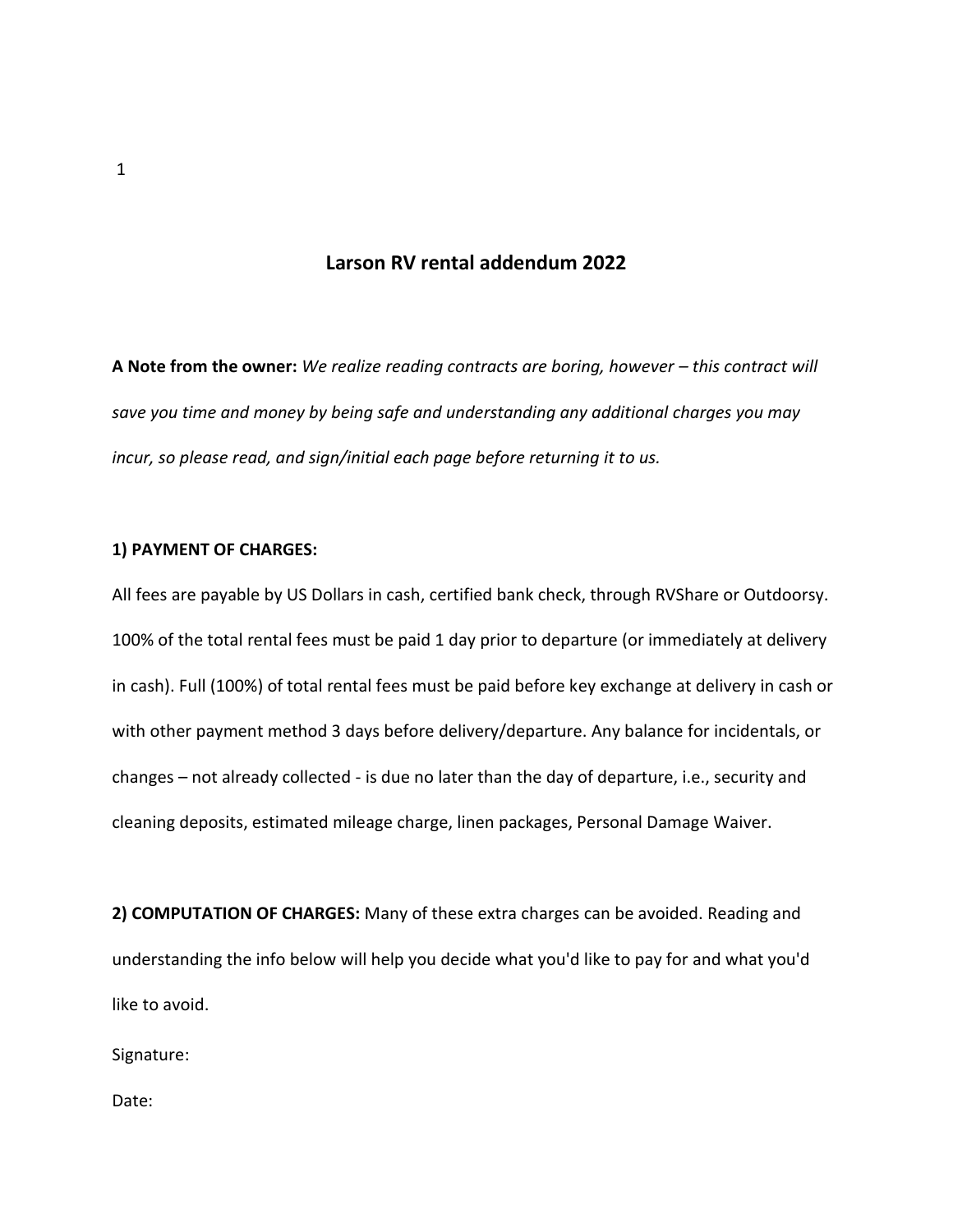a) Client/Renters shall pay RVShare or Outdoorsy:

Booking Deposit – A Booking Deposit is due at reservation to secure your trip. - \$1500, - for use in the continental USA, no permission to take vehicle out of the country to Mexico or Canada is granted. The Booking Deposit will reserve the requested unit for the requested period and becomes your Cleaning/Damage Deposit during the rental. Full Security Deposit is due upon booking.

b) Rental Time. Charges are computed on a 24-hour period – "night" the same as a hotel room. The Client/Renter will be charged \$45 per hour for late return, and 1 1⁄2 daily rental rate for each day the vehicle is late. Pick up and drop off times are between 7:00am to 4pm daily.

c) The rental company suggest to Client/Renters the use of "trip insurance" through outside agencies, to defray forfeiture of monies.

d) Cleaning / Damage Deposit – The Booking Deposit becomes your Cleaning / Damage Deposit at time of your departure. This deposit is refunded (within 10 normal business days of the return of the RV to Lessor) providing the vehicle is returned in the condition it was received (clean inside and out, gas, propane full, black and grey sewer holding tanks empty, and no damage or missing equipment) less any outstanding charges (i.e. propane, excess mileage, linen packages, etc.). Any monies held beyond the 5 normal business days will be refunded (if

Signature: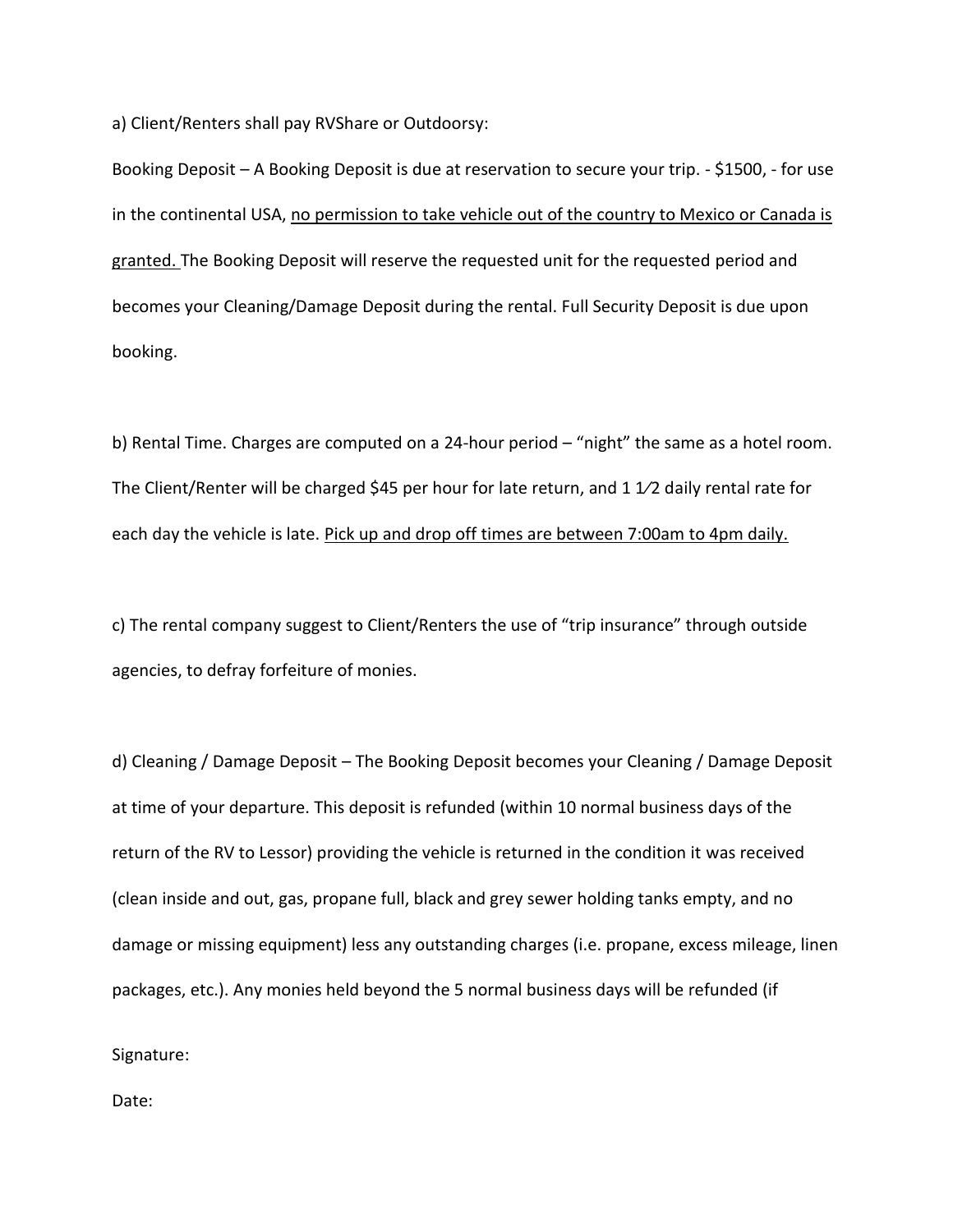applicable) after all outstanding charges have been satisfied and repairs/replacement completed. The Client/Renter will forfeit all rental deposits for any vehicle returned with any odor of fish, animal, smoke (including campfire smoke) or other offensive odor. Excess cleaning fees of \$50 US per hour will be charged above and beyond normal cleaning -should it be necessary.

e) Generator Fee – Four hours a day of generator use are included in the generator rental charge of generator. Additional hour's usage is  $\omega$  \$8 per hour. This is calculated and paid by Client/Renter upon return of the RV. (Note: Most renters won't use the generator as our refrigerator will automatically run off the propane while traveling. Once at a campsite with 30amp hookups, it will transfer back over to electricity automatically.)

f) A mileage charge will incur if you drive more than 100 miles a day as outlined on RVShare and Outdoorsy. IE: 3-day rental with 300 miles. Any excess is @ \$1.00/mile. Tampering with the odometer is a federal offense.

g) Refueling: Client/Renter must return vehicle full of fuel or pay \$50 service charge each, in addition to our posted cost of the fuel. Filling up 20 miles away will only cheat the next renter, so we ask you to bring the receipt from one of the three fuel stations located near our home, which you may pass on the way.

Signature: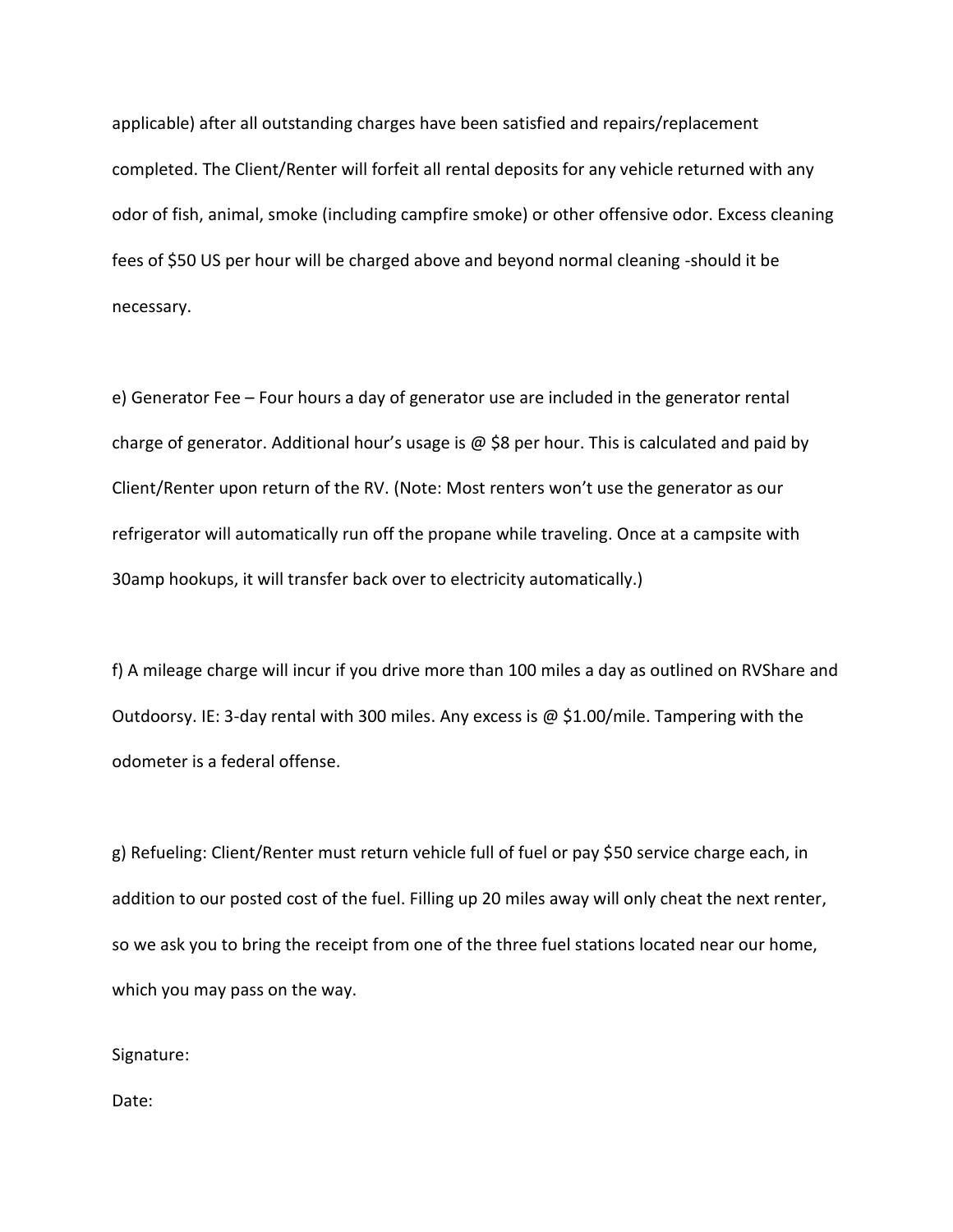h) Sewage Holding Tanks (both blacks and greys) must be returned empty or a \$80 fee for all tanks will be incurred. This may mean having to stop during the drive home to let passengers out to use a public restroom. You can ensure the black tank is empty by lifting the toilet seat and shining a light down inside to see if you have an empty and dry tank. We will do this together upon check in, so it's best you do it as well before you leave the campground.

i) Collection and Vehicle Recovery Expense: All costs for pursuing and recovering a vehicle/trailer – including, but not limited to - loss of use and damages, 11% per month interest or maximum amount allowed by laws of the State of California or Virginia for monies due Lessor but not paid upon return of the vehicle, and \$100 plus \$7 per mile for every mile between the renting location and the place where the vehicle is abandoned, and return to Lessor's place of business– will be borne by Client/Renter.

j) Fines and Other Expenses: Any fines, penalties, court costs, and other expenses assessed against Lessor, by result of Client/Renter's possession and use of the vehicle will be borne by Client/Renter.

k) Errors: All charges are subject to final audit. Customer is responsible for any corrected charges found in this final audit. Customer authorizes Lessor to collect the corrected charges

Signature: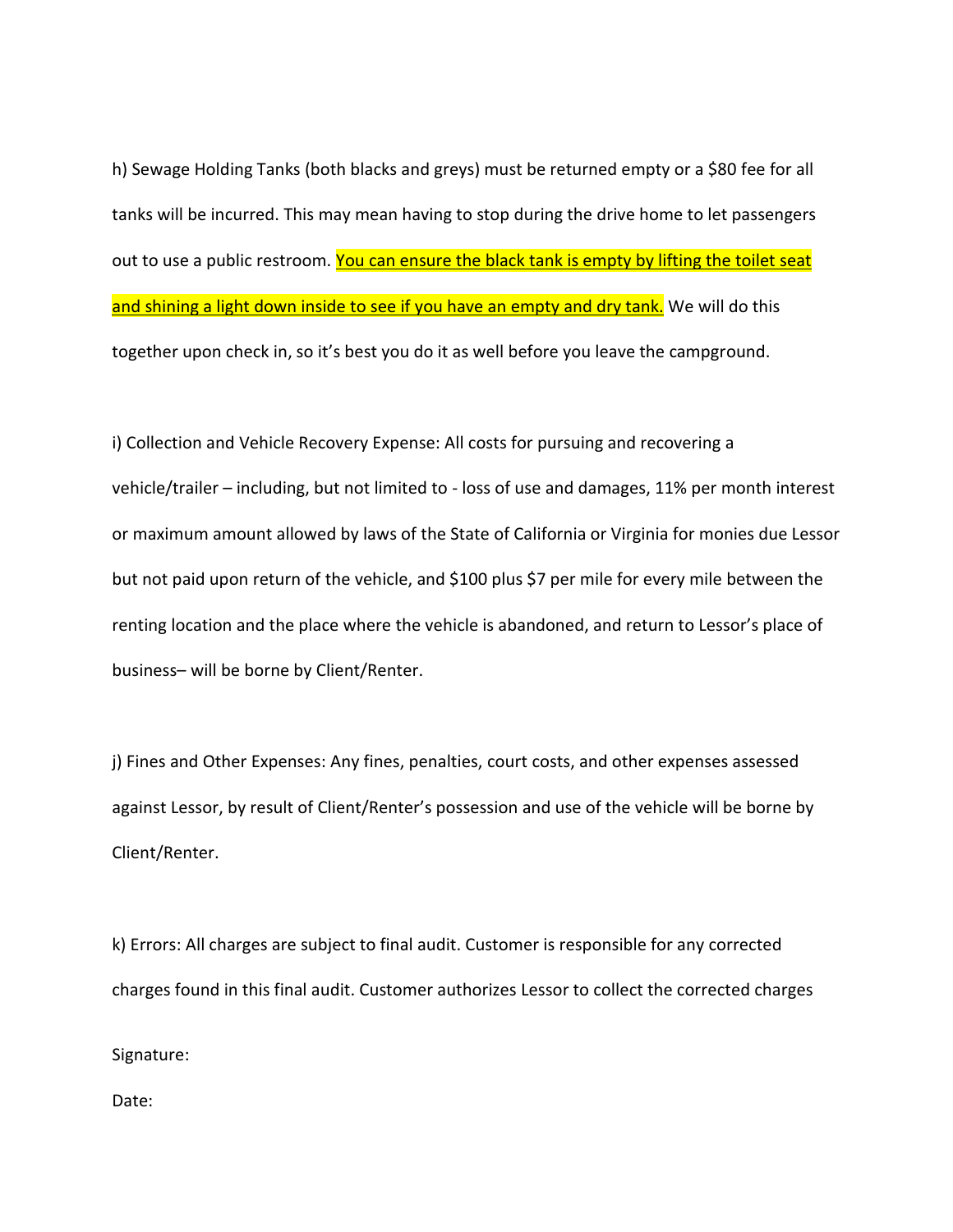against the credit card used to secure the original reservation – or another mode of payment agreed upon by Lessor.

l) Refunds: There will be no refunds for early returns.

#### **3) VEHICLE REPAIRS / WARRANTY DISCLAIMER:**

Vehicle is Lessor's property. Client/Renter is not Lessor's agent for any purpose. Client/Renter acquires no right other than the right to use vehicle in accordance with this agreement. If a breakdown occurs, and repairs are needed, any repair under \$50 may be done at Client/Renter's discretion if owner is unavailable. Any repair over \$50 must have prior authorization from Lessor. Please save and submit all receipts for repairs and retain and bring back the old or broken parts. Reimbursements will not be made without a receipt.

b) In the event of loss or damage to vehicle while on rental, the Client/Renter shall pay Lessor for repair both parts and labor, and other expenses involved **including loss of future rentals** of said vehicle, and diminished value of the vehicle. Note: Loss of future rental is an out of pocket cost that insurance will not cover. Client/Renter shall not use vehicle in any unlawful manner, nor on any unpaved road (unless specified in writing by Lessor), nor use or permit use in an unlawful, reckless, abusive, or wanton manner. This includes excess speed over 75MPH. If our GPS clocks the RV at 75MPH or more, a fine of \$50 for each occurrence within a 15 minute

Signature: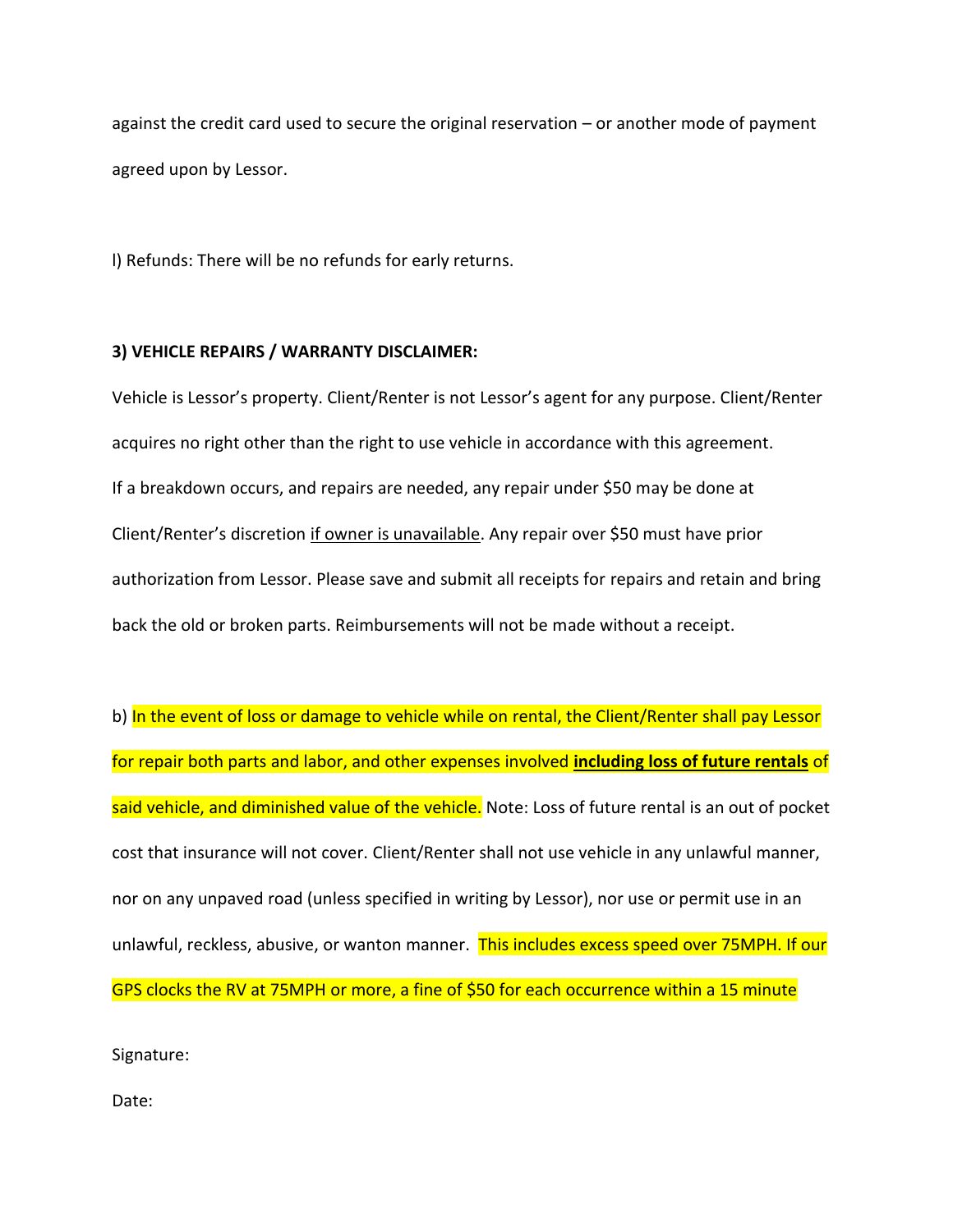period will be charged. IE. Drive 75 mph for 30 minutes, the fine will be \$100. Bottom line, the RV tires will heat up due to weight/speed etc. and may cause a blowout. Whenever an RV tire blows, it causes severe damage to the RV due to the fiberglass material it is constructed in. A blow out often equals going to the paint and body shop, which also equals loss of future rentals while waiting to be repaired.

c) Lessor disclaims any warranties, either expressed or implied regarding use of RV for a particular purpose. Nor does Lessor authorize any other person or entity to assume any liability on Lessor's behalf.

d) Lessor does not provide travel insurance. Lessor is not responsible for delays, cancellations, or associated costs incurred by the Client/Renter due to accident, breakdown, vehicle maintenance or repair. Client/Renter shall not be entitled to recover any damages for loss of use, loss of time, loss of income or any other incidental damages.

#### **4) RESPONSIBILITY FOR VEHICLE CONDITION / RETURN / REPOSSESSION:**

Client/Renter shall return vehicle to Lessor in the same condition as received, except for ordinary wear, to the location where rented (or other location directed by Lessor in writing) on the date and time specified. If not, Lessor shall avail itself of all legal recourse to recover said vehicle. Lessor further stipulates its legal right to repossess vehicle at any time after the due

Signature: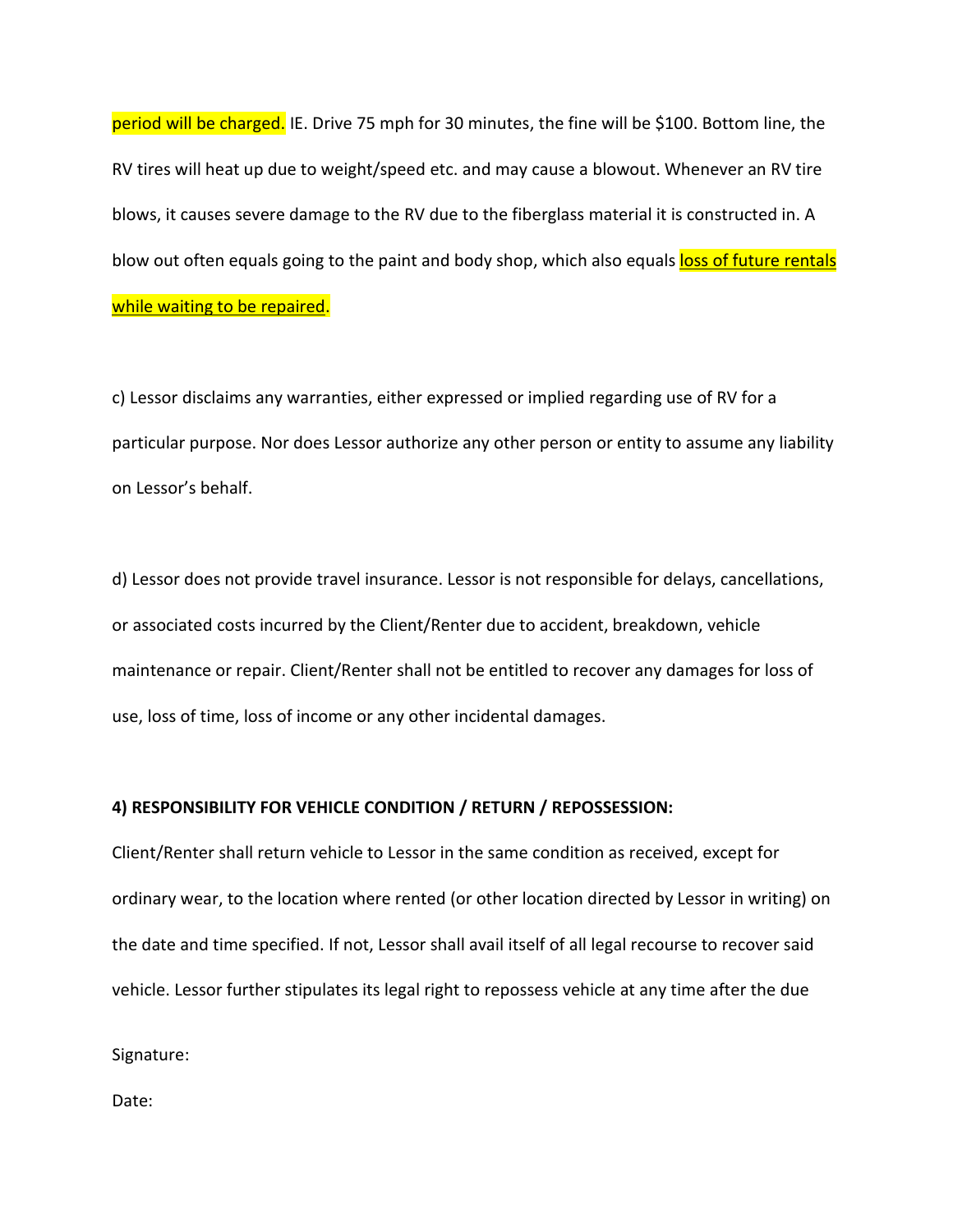date and time (or at abandonment by Client/Renter) at the customer/Client/Renter's expense. Customer/Client/Renter waives prior notice for repossession of vehicle if not returned at due date and time, or when the vehicle is being used for unauthorized or illegal use. If the RV is returned after closing hours, the Client/Renter remains responsible for the safety of, and any damage to, the RV until Lessor inspects it upon the next opening for business. Client/Renter must check and maintain all fluid levels, batteries (in and out) and any other maintenances as required during the rental period.

#### **5) RV WINTER PERPAREDNESS: (rentals between October - March)**

The responsibility for maintaining the RV, including the pipes in severe cold, is the Client/Renter's. It is possible to travel in cold climates and use the facilities of the RV, but certain precautions must be maintained. The interior temperature of the RV must be kept at a minimum of 65 degrees Fahrenheit if there is water in the freshwater tank this should keep the fresh water in the tank and pipes flowing. NOTE: Certain rentals will not have freshwater usage from the faucets, it will be necessary to used bottled water. Additionally, in extreme cold some rentals will not have use of the sinks or toilet at all. The holding tanks, both black and grey, will need 1 gallon of anti-freeze in each one when the unit is rented when necessary. This should keep the contents liquefied, but each time the tanks are emptied by the Client/Renter the antifreeze must be replaced. Keep in mind that, during winter, often campgrounds and parks shutdown water to their RV sites. They do/may have facilities i.e. bathrooms, showers available

Signature: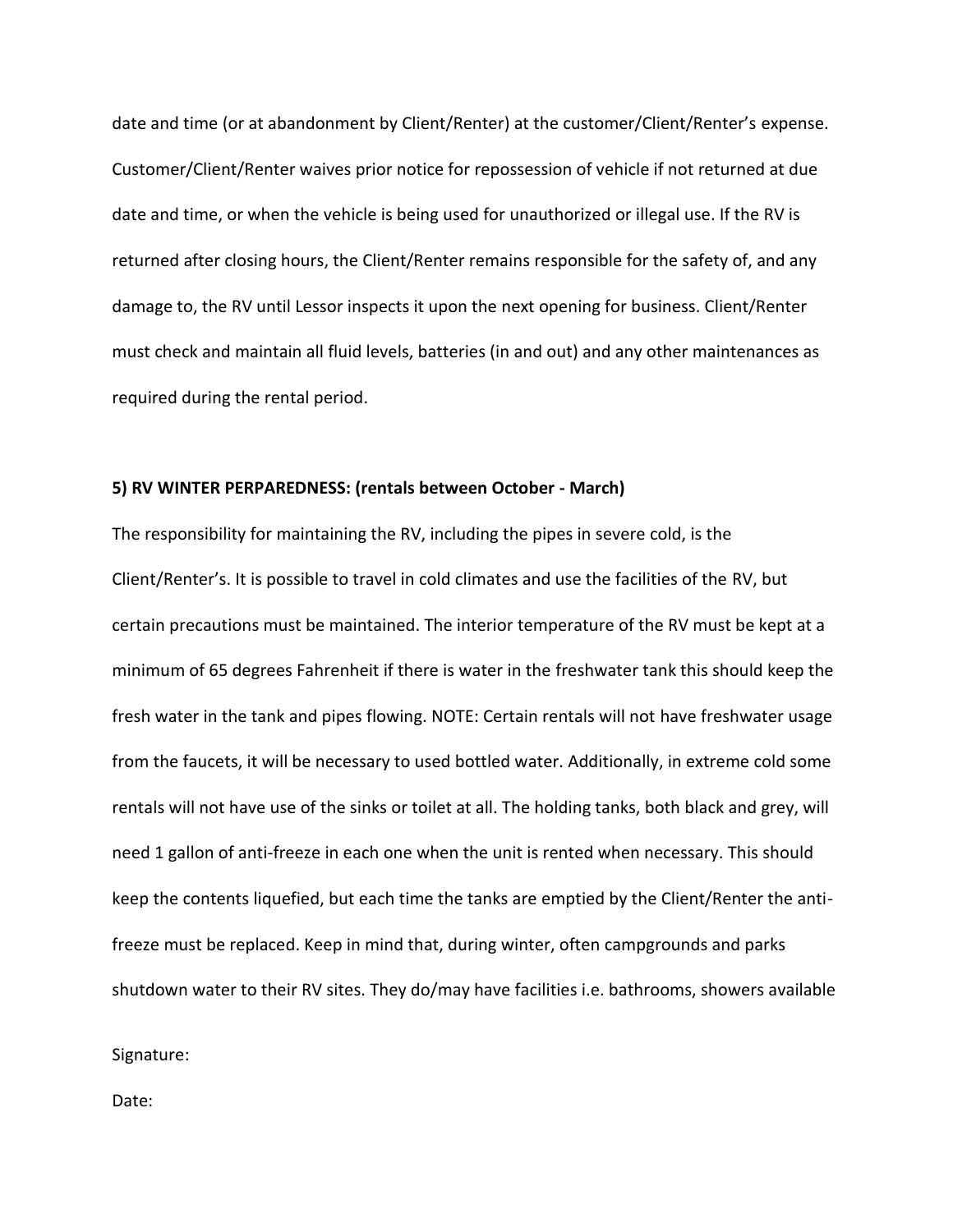for the renter's use. Some campgrounds and parks are closed during winter months so the renter should be advised to check prior to the rental. They must be removed once the vehicle has cleared those areas. Travel Trailers do not come nor will we supply tire chains. The use of tire chains on our trailers is prohibited unless required by law and safety. Renter is fully responsible for damages from tire chains.

# **6) PROHIBITED USE OF VEHICLE (Vehicle SHALL NOT be used for the following purposes or conditions):**

a) To carry persons or property for hire

b) To propel or tow any vehicle, trailer.

c) In any race, test, or contest.

d) For any illegal purpose.

e) To instruct an unlicensed person in the operation of the vehicle.

f) To obtain vehicle from Lessor by fraud or misrepresentation.

g) To carry persons other than in the passenger compartment.

h) To load the vehicle beyond its rated capacity or carry dangerous or hazardous items or illegal material.

i) To operate while impaired or under the influence of alcohol, or any other intoxicant, drugs, or narcotics.

#### Signature: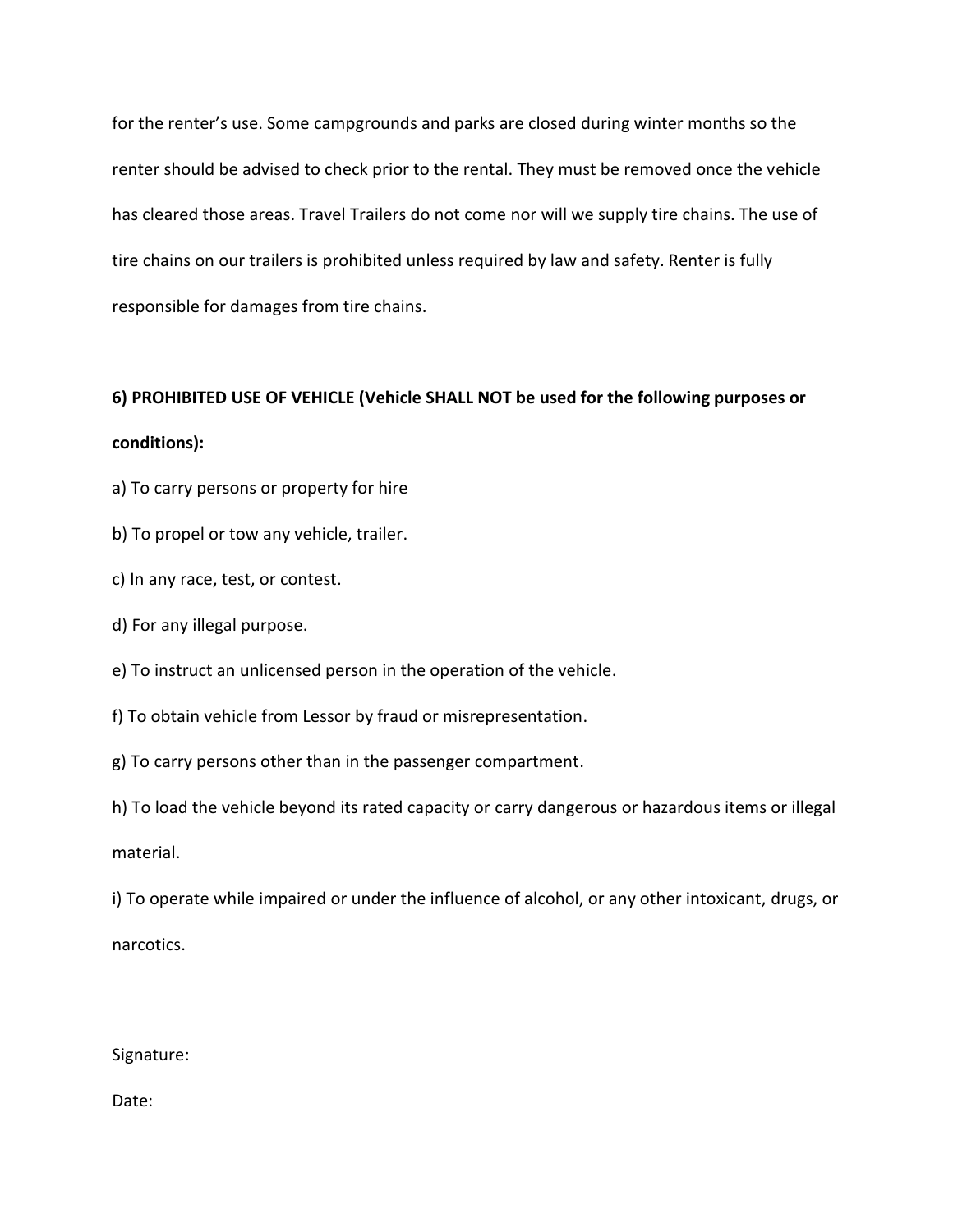j) Prohibits driving on any roads that are not paved and maintained by any State. This includes the "Haul Roads" of any industrial companies or any other gravel road that could damage the RV. Pull offs on the side of the road to rest or short roads to campgrounds are authorized with caution. No gravel road leading to Gold, Copper or any other mines or oil fields.

k) Transportation of more people than the number of factories installed restraints (8), including children who should be in safety seats meeting federal standard.

l) Operated by drivers under the age of 25, or by anyone whose driving license is suspended in any jurisdiction.

m) No cleaning/cooking of fish, nor pet, smoke (including campfire) or other offensive.

n) When the odometer has been tampered with or disconnected.

o) When the fluid levels are low, or it is otherwise reasonable to expect the Client/Renter to

know that further operation would damage the RV

p) Sitting, standing, walking or lying on the roof of the RV is specifically prohibited and loss of

deposit will be encored.

### **7) ASSIGNMENT and GPS MONITORING:**

This Agreement and the vehicle cannot be assigned or transferred by the Customer. The RV is monitored by a Global Positioning System which monitors location of the vehicle, driving history and speed, to include fastest speed driven. If the vehicle is stolen, please report it to the owner and the police and we will get it back to you.

Signature: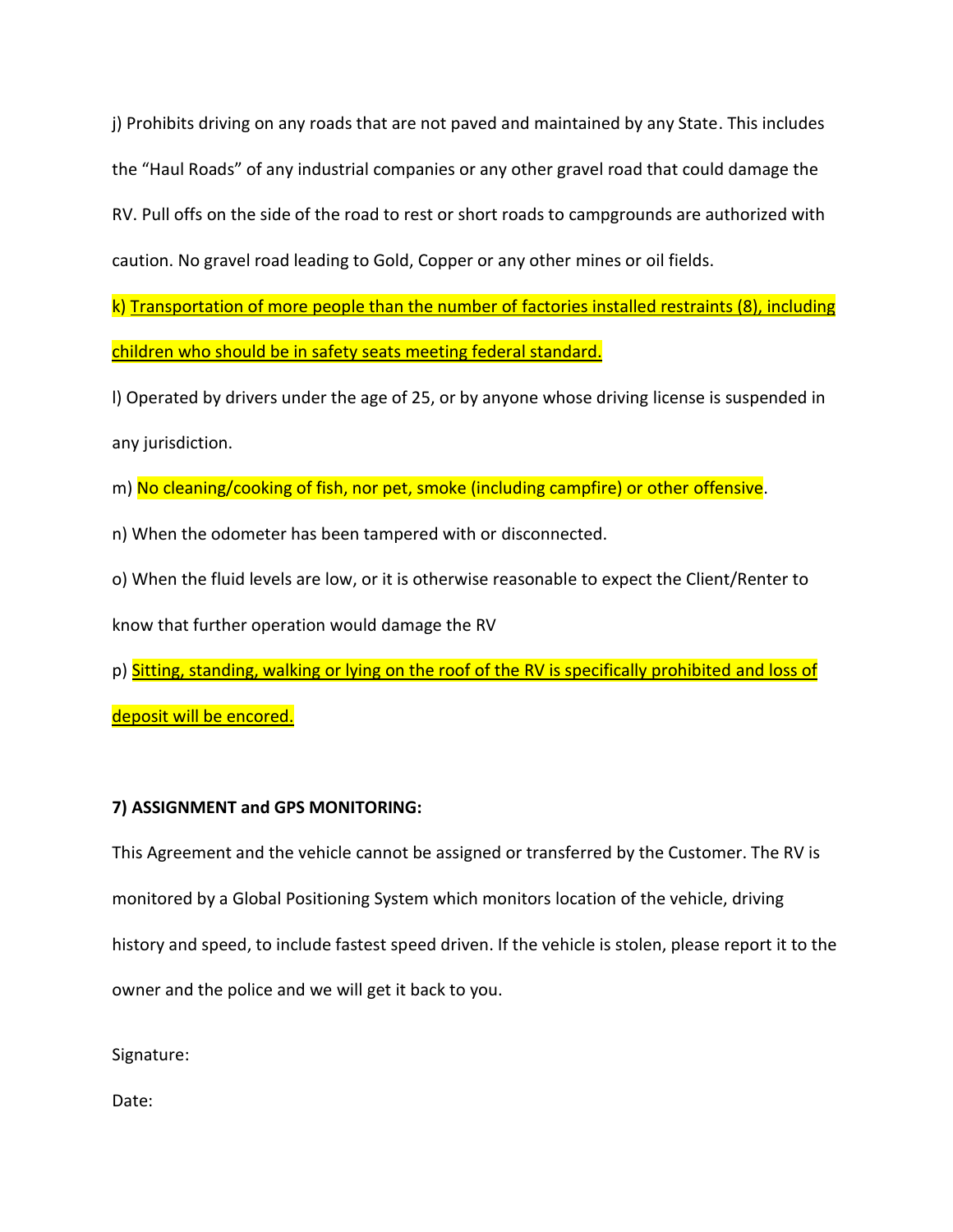#### **8) STAYING SAFE AND KNOWING YOUR UNIT.**

We will do a thorough hands-on orientation with you about the RV before your departure, but some things bear repeating and are good to have in writing so you can refer to them. For your safety and those around you, **please read and carefully follow the instructions** and information below: Your safe trip will depend upon your attention to these:

- All occupants must use the factory installed seat belt restraints while it is in motion.
- NEVER transport more people than there are factory belts (8). Beds, bunks and dinette not equipped with these belts are not safe to use while you're in motion and may cause a law enforcement ticket.
- While fueling either gas, (not diesel) or propane, be sure to shut off the furnace, hot water heater, stove, refrigerator, and generator along with any other source of open flame.
- Before moving the RV, be sure to stow all loose things that may cause damage to either you or the RV. Also, be sure to RAISE THE HYDROLIC LEVELERS and see that the "All up" is lit and there is no beeping when the engine is on.
- Use a lookout when backing, even if your unit is equipped with a backup camera.
- Watch overhanging gas stations, drive thru, low hanging branches etc. If not sure, have your lookout get out of the RV and check as you drive near any overhang, trees etc.
- For safety of all involved, it is prudent to lock all doors before moving.

Signature: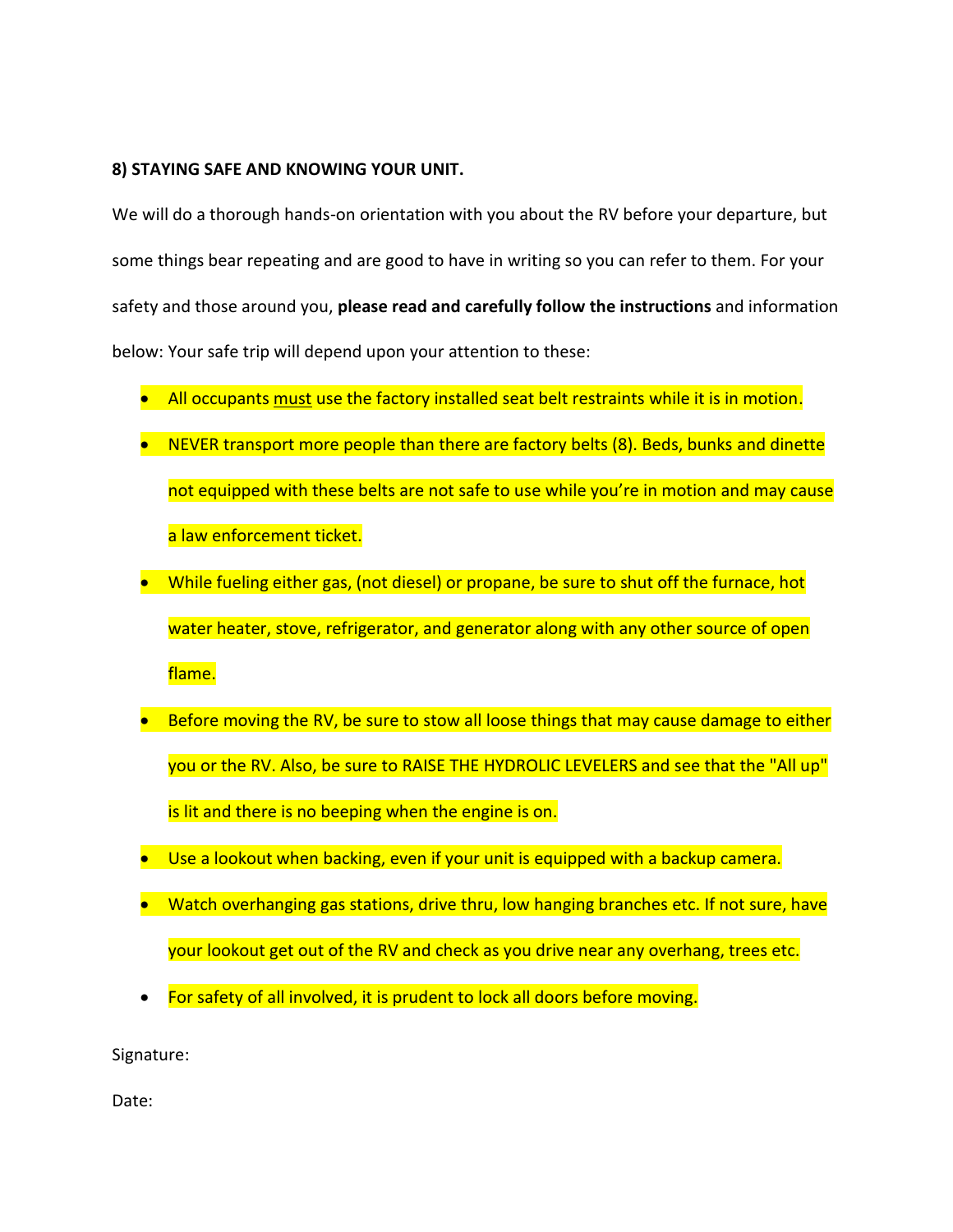- Exhaust ports for the furnace and hot water heater are extremely hot when in use. Don't touch.
- Each rig is equipped with an emergency exit. Don't open unless you have a real emergency.
- Make sure children and all occupants understand the emergency exit and its proper use.
- When wet, anything (and most especially the bathroom floors including the shower/tub) can be slippery. Above all, don't use the shower/tub when the unit is in motion. You should be seated and belted.
- Avoid going on the roof unless it is a real emergency, then use with ultimate caution and notify owner before or immediately after.
- Tire changing should be left to a professional. Never attempt to change the tires yourself.
- Leave a light on at night to avoid tripping into the stairwell, etc.
- The awning may be tempting, but its use is specifically prohibited by RVShare and Outdoorsy. If you use it, it is not covered by insurance and you will be held responsible for any damages, which is not cheap, believe me. If you'd like us to unlock it, please let us know before picking up in writing.
- If you're out driving around and are caught in a high wind condition, slow down and if necessary, pull off until the wind slows. The RV makes a great sail in high winds. Use serious caution here.

Signature: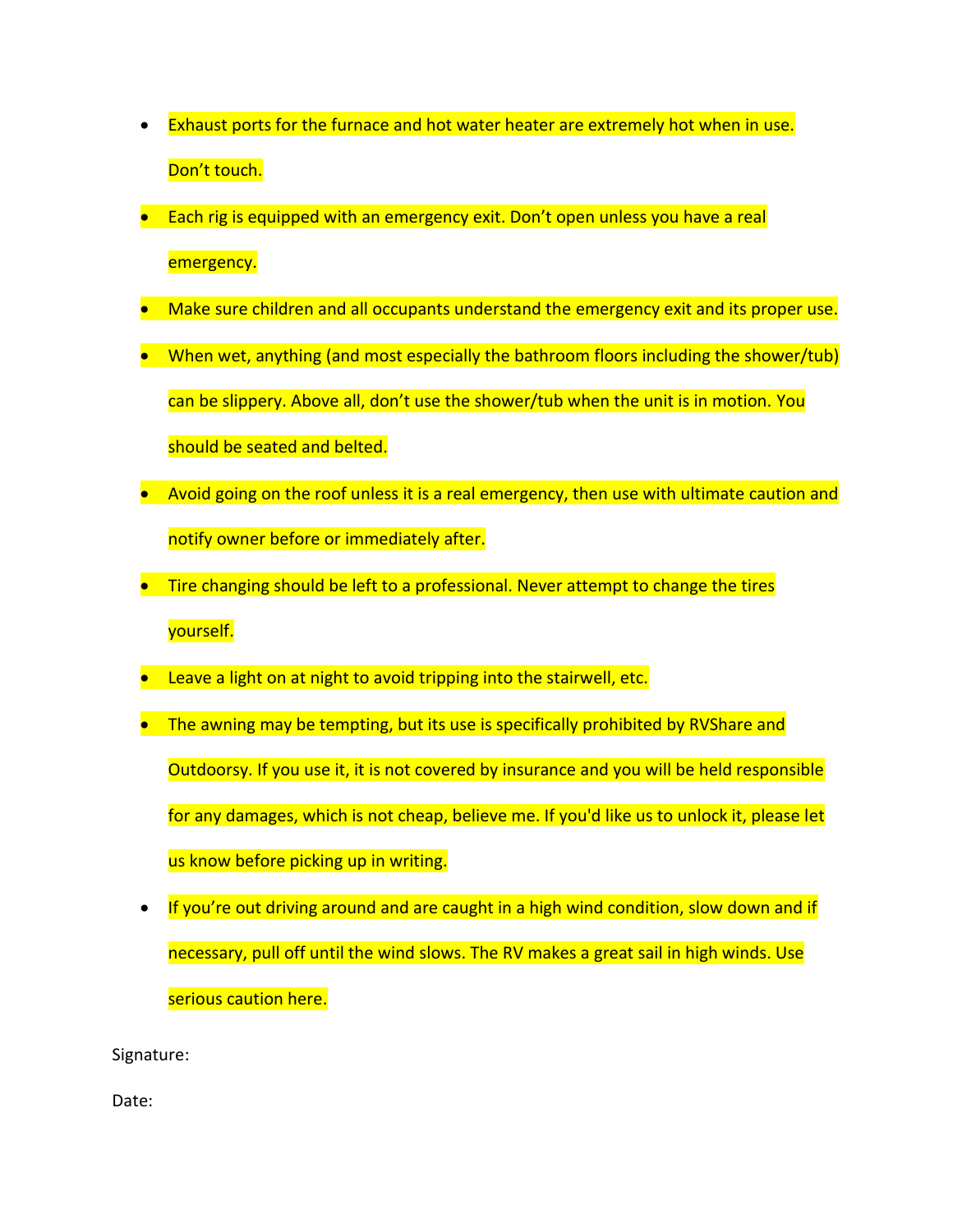- Plan your route to avoid wrong turns. You may not be used to driving such a large vehicle and it's much easier when you know where you're going. Try using your lookout and your navigator. It sure helps.
- Follow all local, State and National laws, particularly the speed limit. You're responsible for any fines and tickets. A run-in with the law will make for a less than pleasant trip. Again, you will be responsible for all recovery cost that may occur.
- It is URGENT that you contact us right away if there is something unsatisfactory with the unit. Any malfunction will not be reimbursable without immediate notification. We want your trip to be trouble free and cannot solve any problems unless we are informed.

**9) Boondocking/Dry Camping:** We advise against it. Camping without electrical and water hookups takes a lot of skill and practice. Without foreknowledge and experience, you risk draining the batteries down to damaging levels (\$400 to replace), running out of water, and consequently having other issues with the toilet, TV's, refrigerator etc. Knowing how to conserve energy is imperative. The RV is equipped to dry camp when the operator knows how to avoid the above issues. Please let us know ahead of time if you do plan on dry camping so we can ensure you have all the fluids topped off (which we normally don't do; as 50 gallons of water lowers your miles per gallon ratio and is generally not needed.

#### **10) THINGS TO REMEMBER (before you return the RV)**

Sadly, all things end. Necessity demands that the RV be ready and waiting for the next renter.

Signature: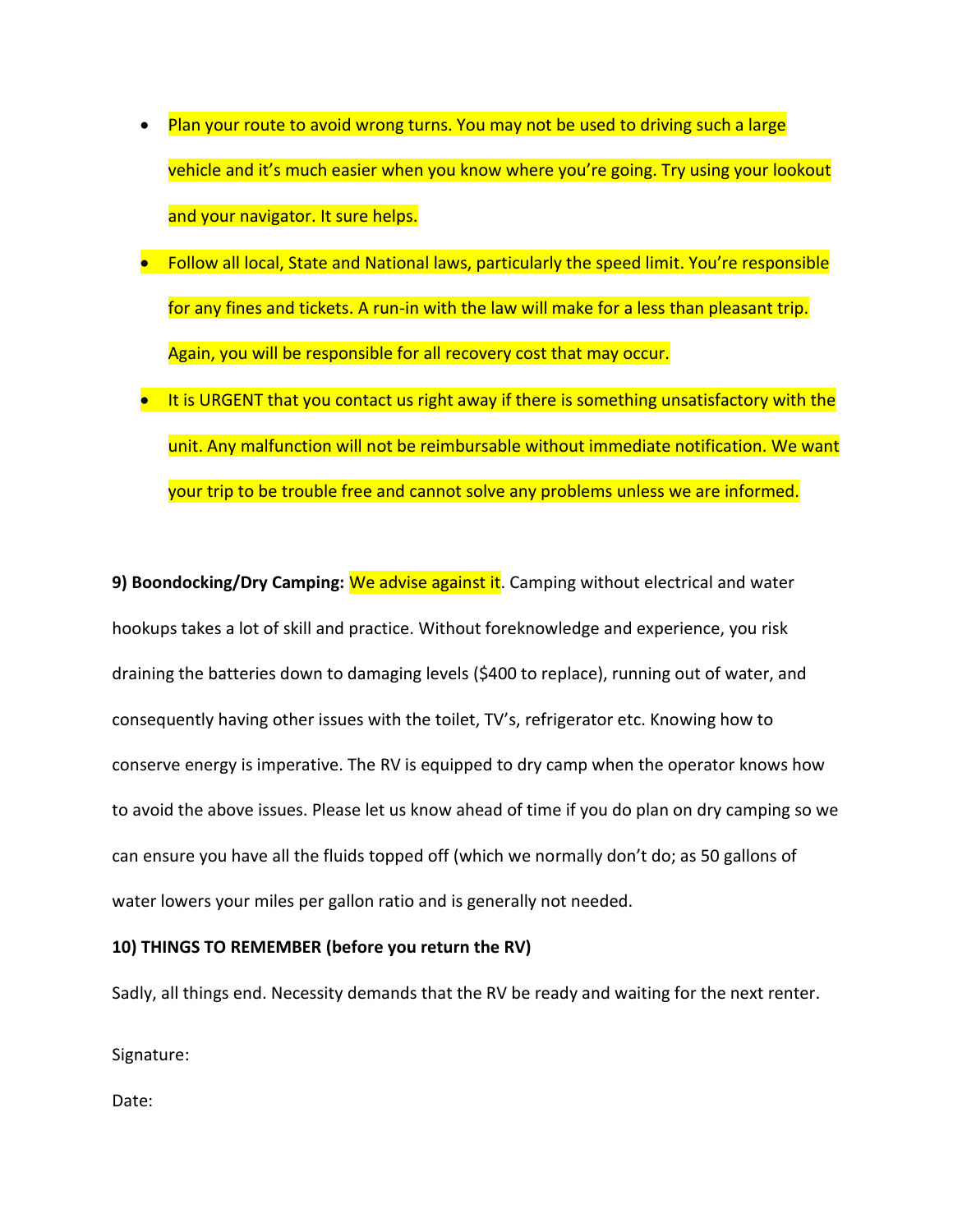- Any excess charges will be deducted from your deposit held on account.
- Please throw away any opened food from the refrigerator and cupboards. Any unopened non-perishable food may be donated to our local food bank. Just bag them up and we'll make sure they are delivered, and a big THANK YOU for your donation.
- Return the RV in the condition you found it  $-$  both inside and out.
- Dust, sweep and wipe down all areas inside.
- Wash the outside with soap and water and pay special attention to the bugs that are smashed on the top front of the RV. We have a company who can do this for you, they spend 1.5 hours cleaning the outside to bring it up to the same condition you received it. Let us know if you would like their service (\$125).
- If you have any items you'd like to donate (cause they're too cumbersome to carry home) to our new "Borrow If You'd Like" inventory - extra pillows, blankets, lawn chairs, BBQ grills, etc. – we'd be happy to accept. Put them in a compartment and let us know they're there. No junk though, please.
- Remember, we don't allow smoke of any kind (including campfire smoke) in our RV. Fish, especially cleaning, cooking and storage of fresh (even fresh frozen) fish, is specifically not allowed. It leaves a terrible lingering odor and will cause us to make special cleaning arrangements – at your expense. Don't Do This!!! It will cause you to lose your deposit and perhaps be charged lots of additional \$\$ that can be easily avoided.

#### Signature: